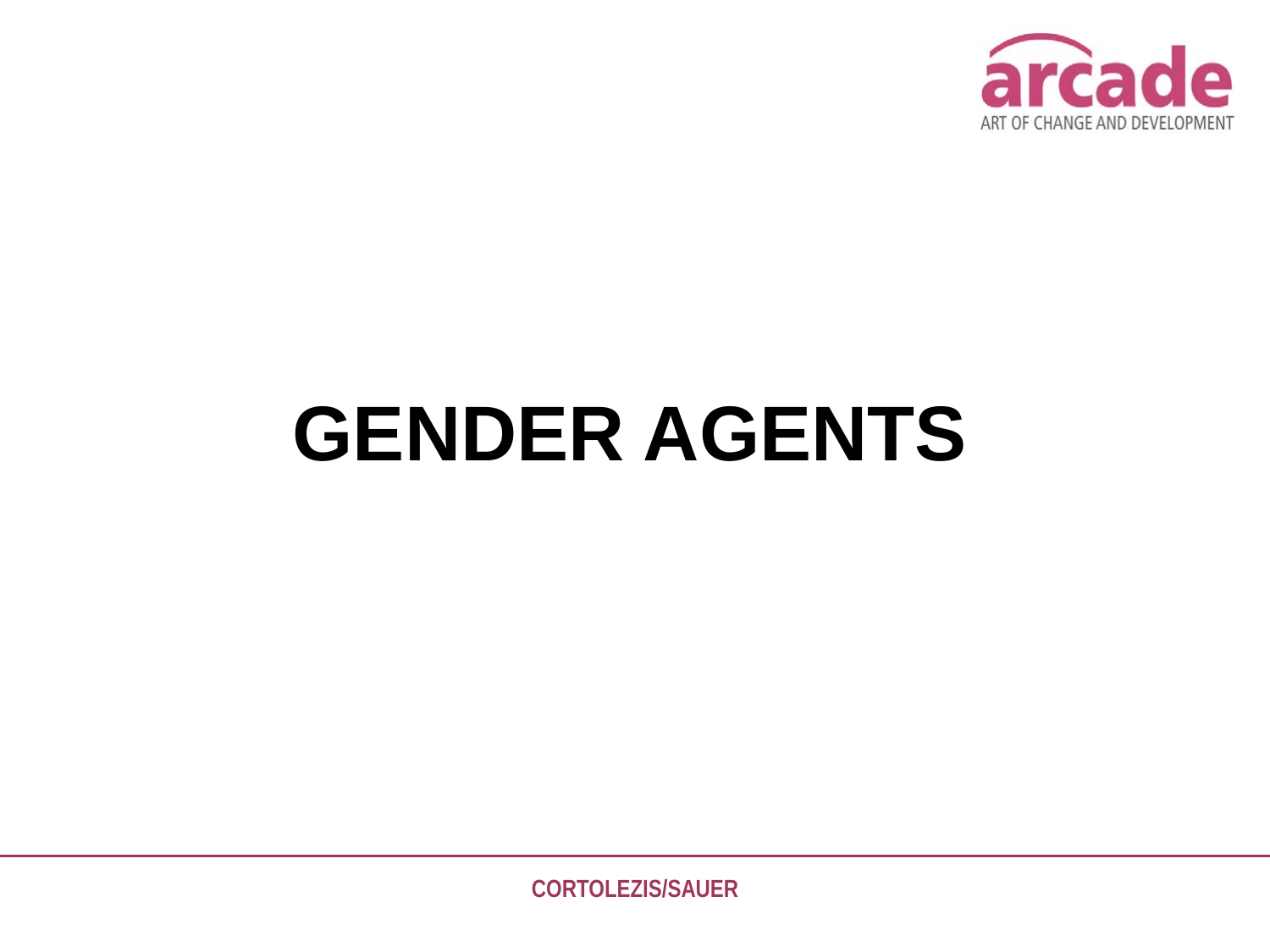**Definition**



## **Equality …is the (political) objective**

# **Gender Mainstreaming**

### **…is the technique to achieve the objective**

## **Promotion of women or men … is an option to compensate existing in-equality**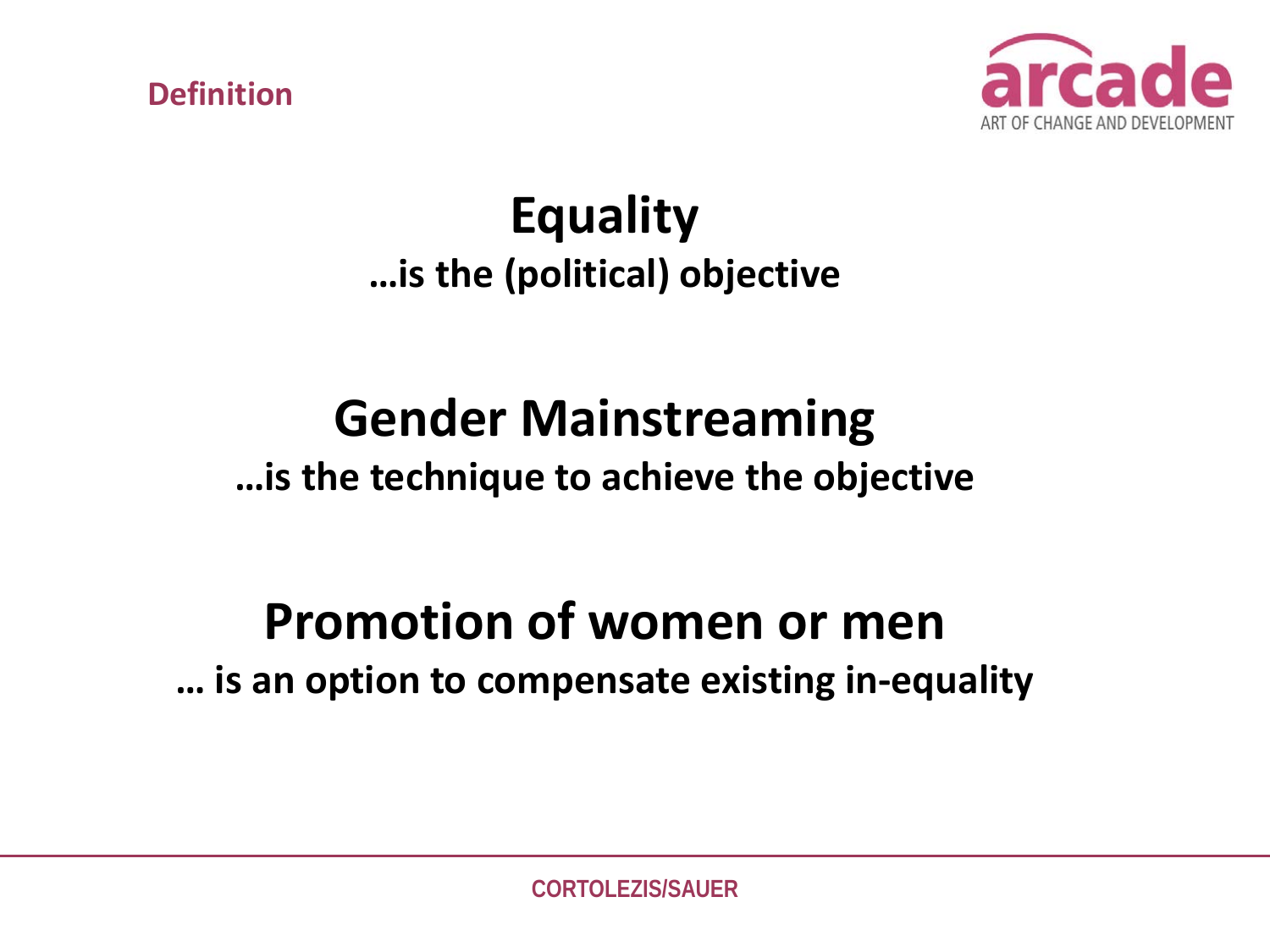#### **Concept of Intervention**



#### **Dimensions of Organisations**



**CORTOLEZIS/SAUER**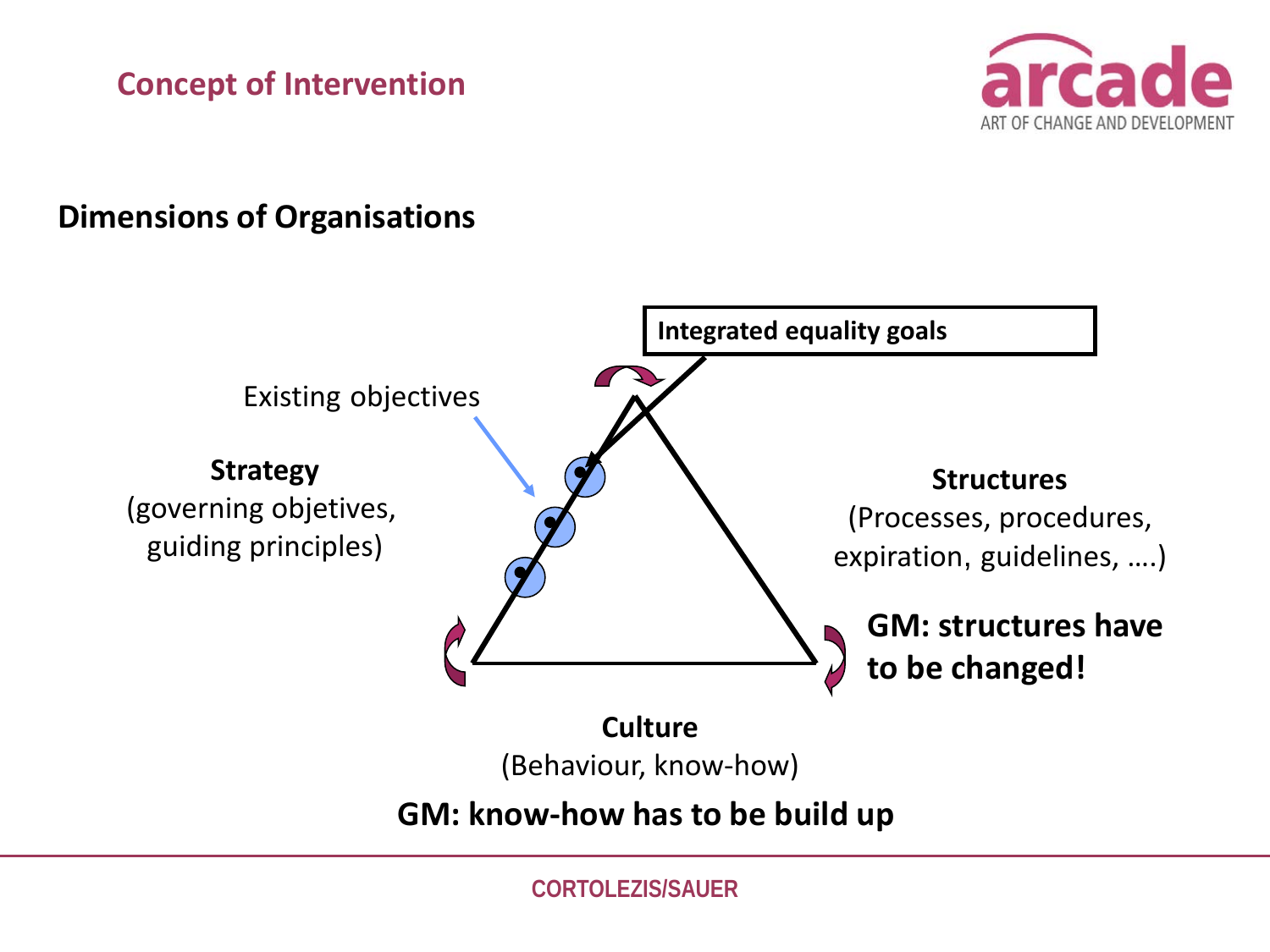#### **Requirements for GM**



Our experience in Austria was:

There are people with high Gender expertise who deliver so called "Gender trainings", mostly to increase awareness of women issues, discrimination or ascriptions.

There are people with excellent Know How about change processes, strategy development or organisational issues – who deliver training or counselling for managers and senior staff regarding this tasks.

#### **Gender Mainstreaming requires both!**

To link link Gender issues to strategies, structures, tools and instruments of organisational development, project management, HR-management, quality management of an organisation /a company.

Gender mainstreaming is intended to look at structures and processes.

Therefore, the implementation of GM challenges organizations in their potential for change.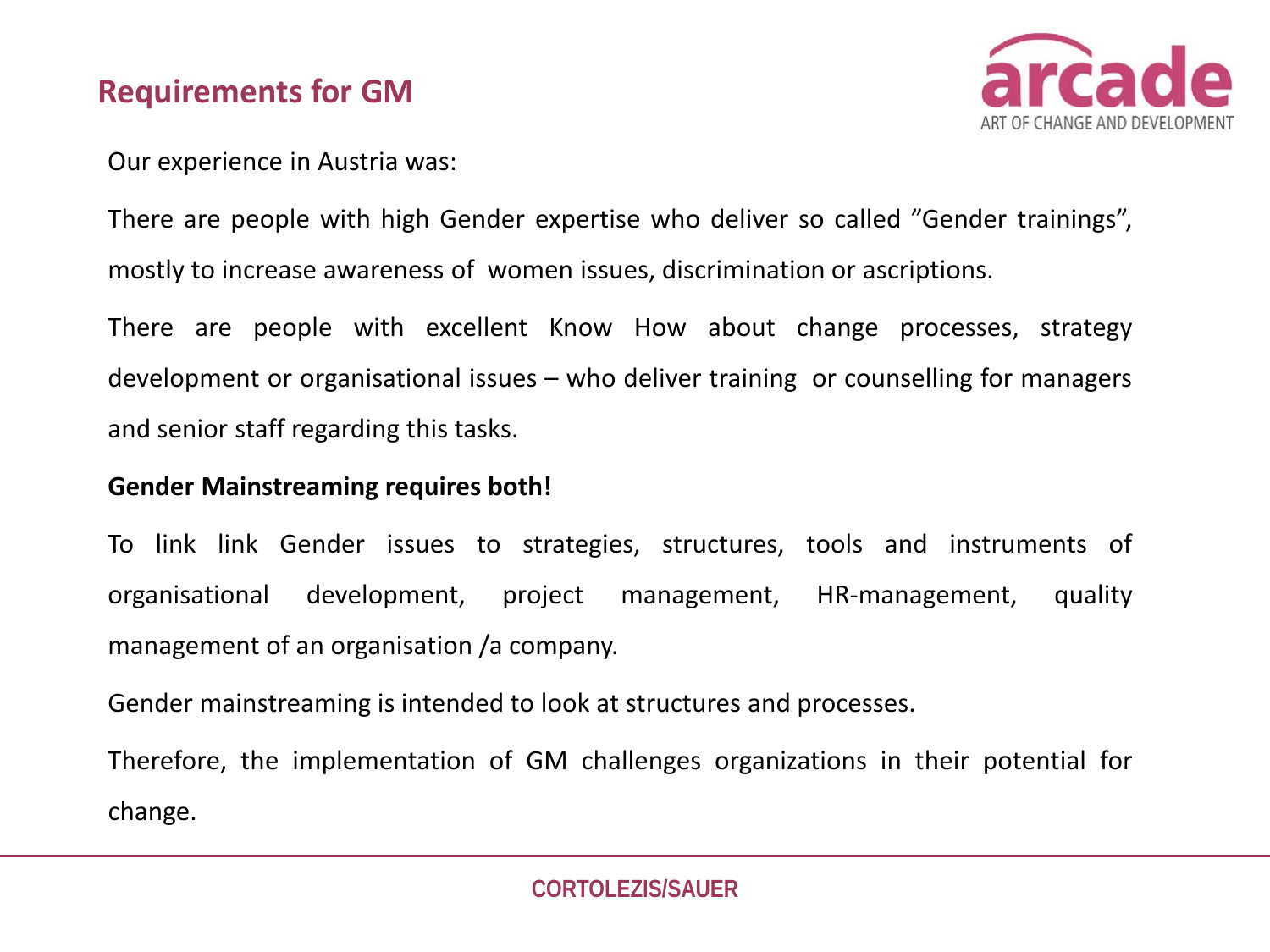#### **Requirements for GM**



Gender Mainstreaming is not interested in "private lifeconcepts and opinions about women and men or in personal feelings or a mental state".

Gender Mainstreaming requires people in their professional position to observe the impact of gender equality in their own sphere of action and to eliminate the reproduction of existing gender roles.

Gender Mainstreaming is about changing discriminatory or preferential structures and processes in all systems and at all levels.

Sometimes the reason why the implementation of Gender Mainstreaming is not really successful is the lack of knowledge how to work towards equality goals. Sometimes it is a lack of clear orders and responsibility within organisations. Sometimes benefits of promoting equality between women and men cannot be identified and so each effort in association with this issue seems to be just a waste of time and money.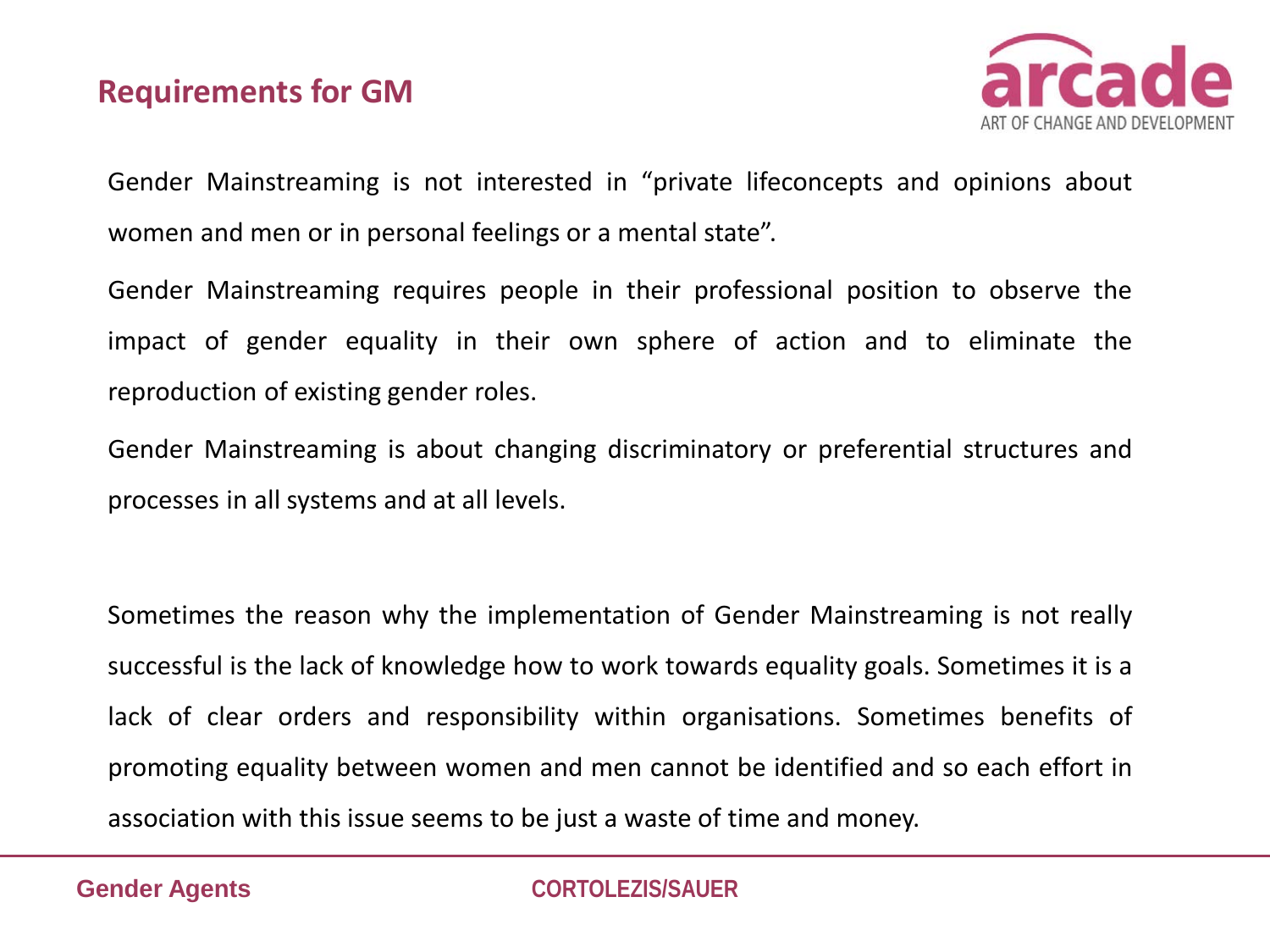

To foster the Gender Mainstreaming process it is very important to have internal Gender Agents in the relevant internal staff/positions who have Gender Mainstreaming expertise.

Therefore we designed the qualification for "Gender Agents".

A seminar with duration of 12 days.

Target groups are people in leading positions who are expected to be able to change organizational structures or to support the responsible management in the change process.

It aims at understanding GM as an organizational management process and finding tailormade solutions (elaborated during the training) to implement GM in an organization/structure.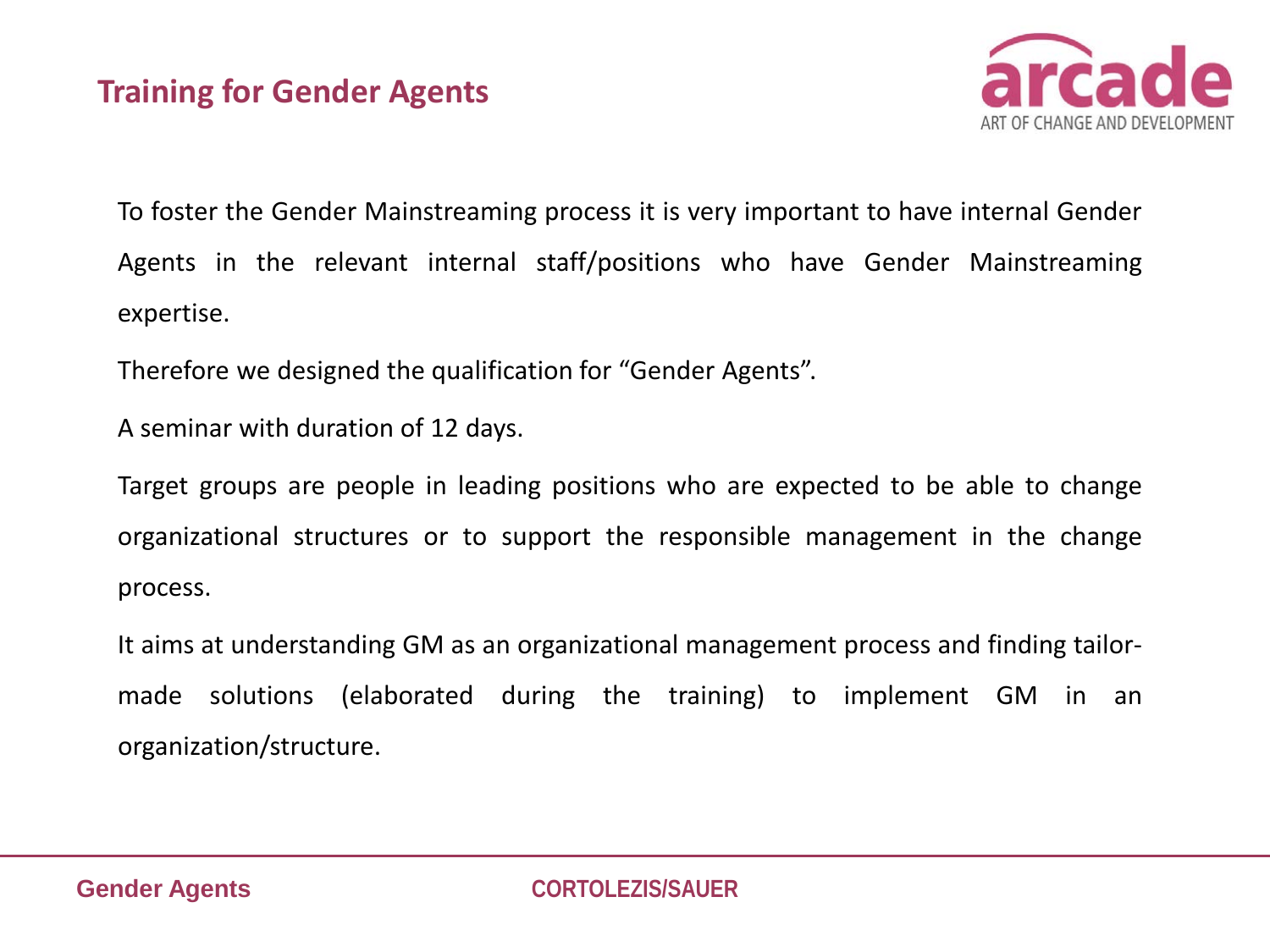#### **Training for Gender Agents**



In the past five years about 70 executive managers, internal consultants, HRmanagers, Quality-managers and CEOs of private businesses, politicians, senior staff of the City of Graz, of other municipalities, of the regional administration of the county of Styria, of regional managements, key figures of the Trade Union, Employment Service and Federal Social Welfare Office, research institutions, universities and education institutions have been trained as Gender Agents.

All these Gender Agents have started to implement Gender Mainstreaming in their organisations and systems – Gender Agents affect various systems of economy, labour market, business, education, social partners and public administration. And they have built up networks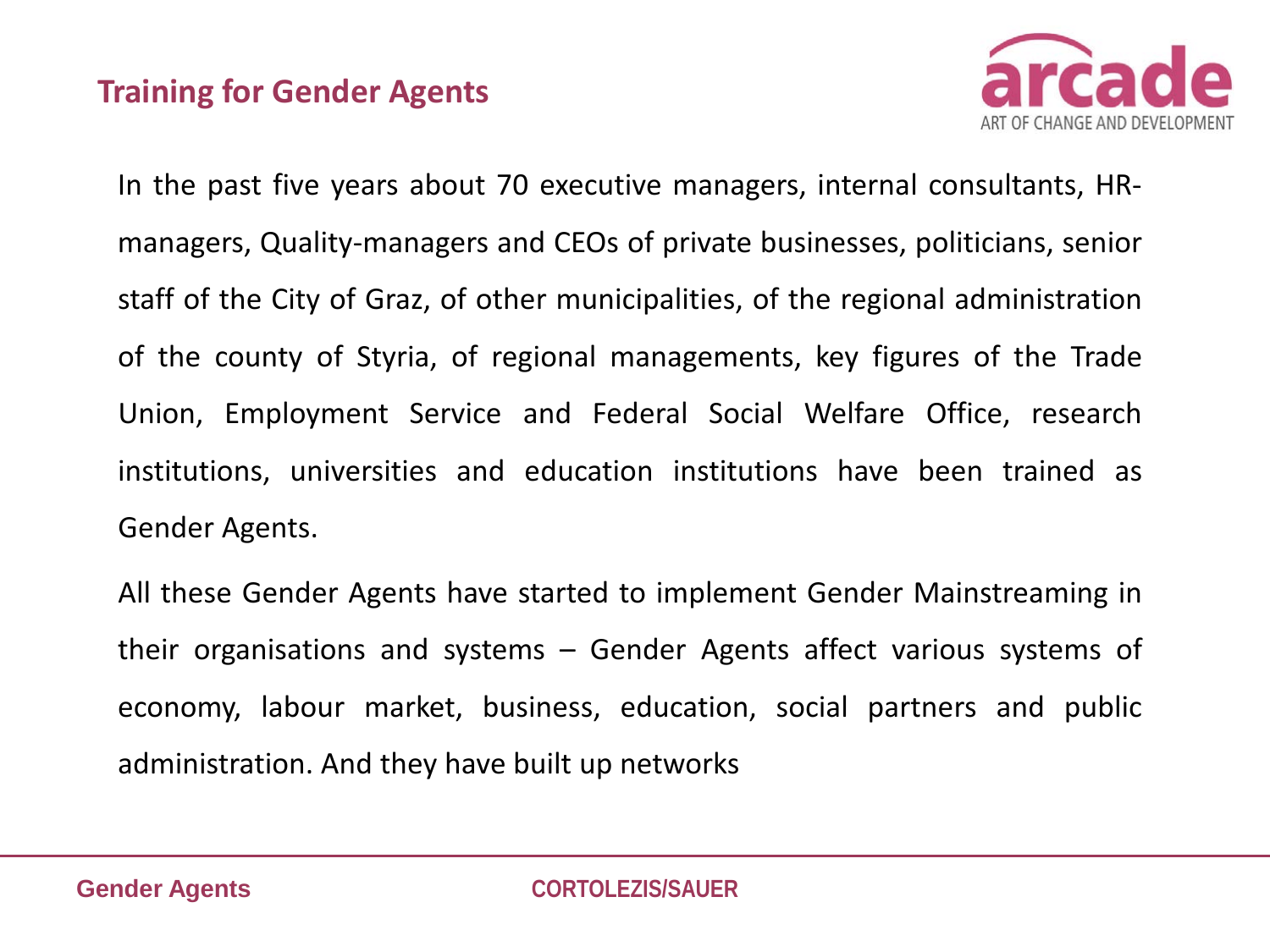

Within the all-embracing 3-years project to implement Gender Mainstreaming /Gender Budgeting into the Styrian government and administration this seminar was provided for political players. It aims at supporting gender mainstreaming processes throughout the legislative level in the Austrian province of Styria.

The 12-days training was designed for the members of the Styrian regional government from all political parties and their staff.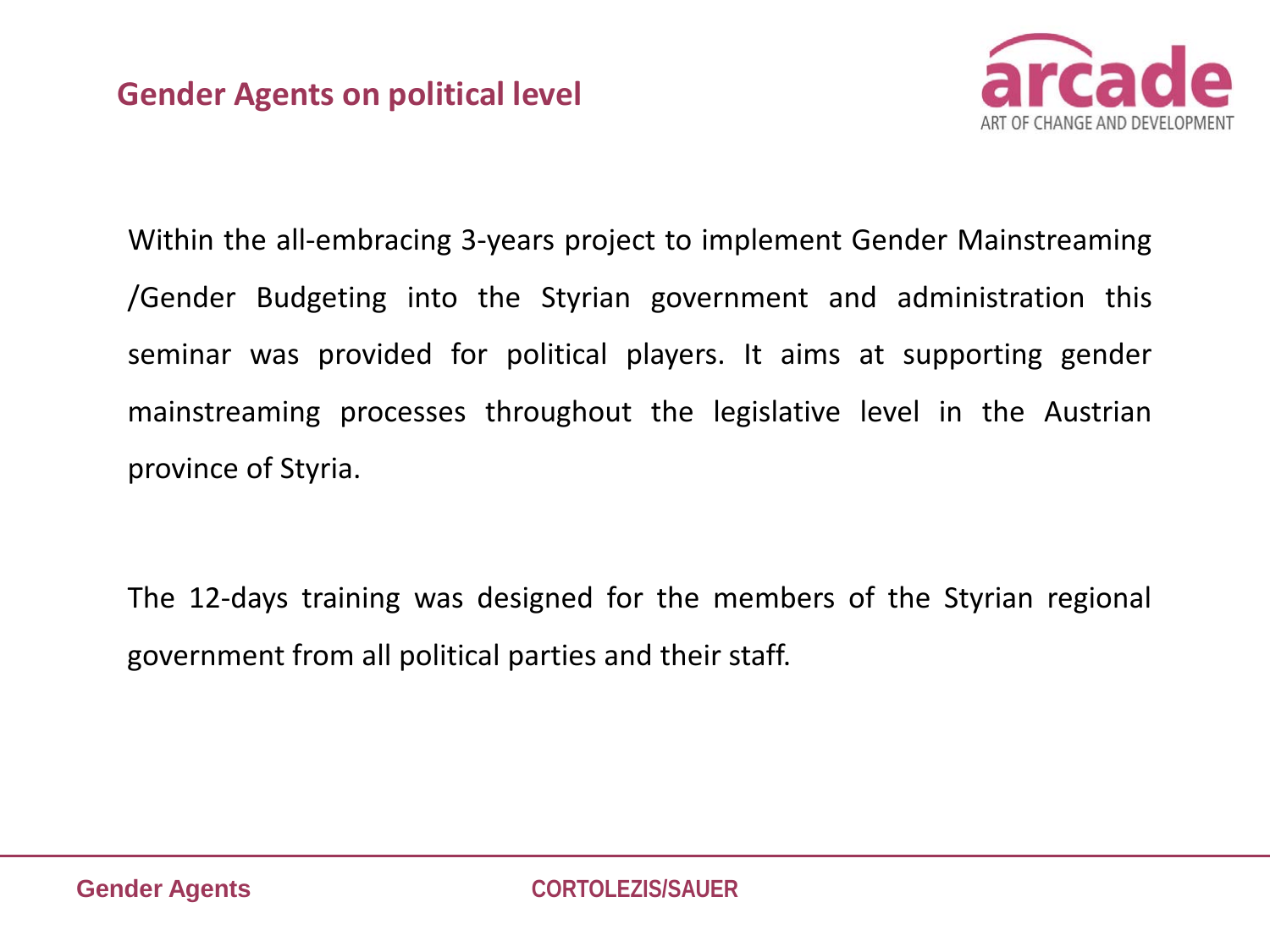#### **Content of the seminar**



#### **Intervention concept of GM – position of Gender Budgeting**

• Participants get a clear understanding of the terminology and a common understanding of the concept of Gender Mainstreaming and learn about Gender Budgeting as a result of GM.

#### **Basics of change management, organizational development**

- Participants learn about the phases, functions and roles in a process of change.
- Participants learn how to initiate and design successful implementation projects in theory and practice.
- Simulation projects will be processed within the group.
- Different ways of resistance which are inherent in any change process will

be examined.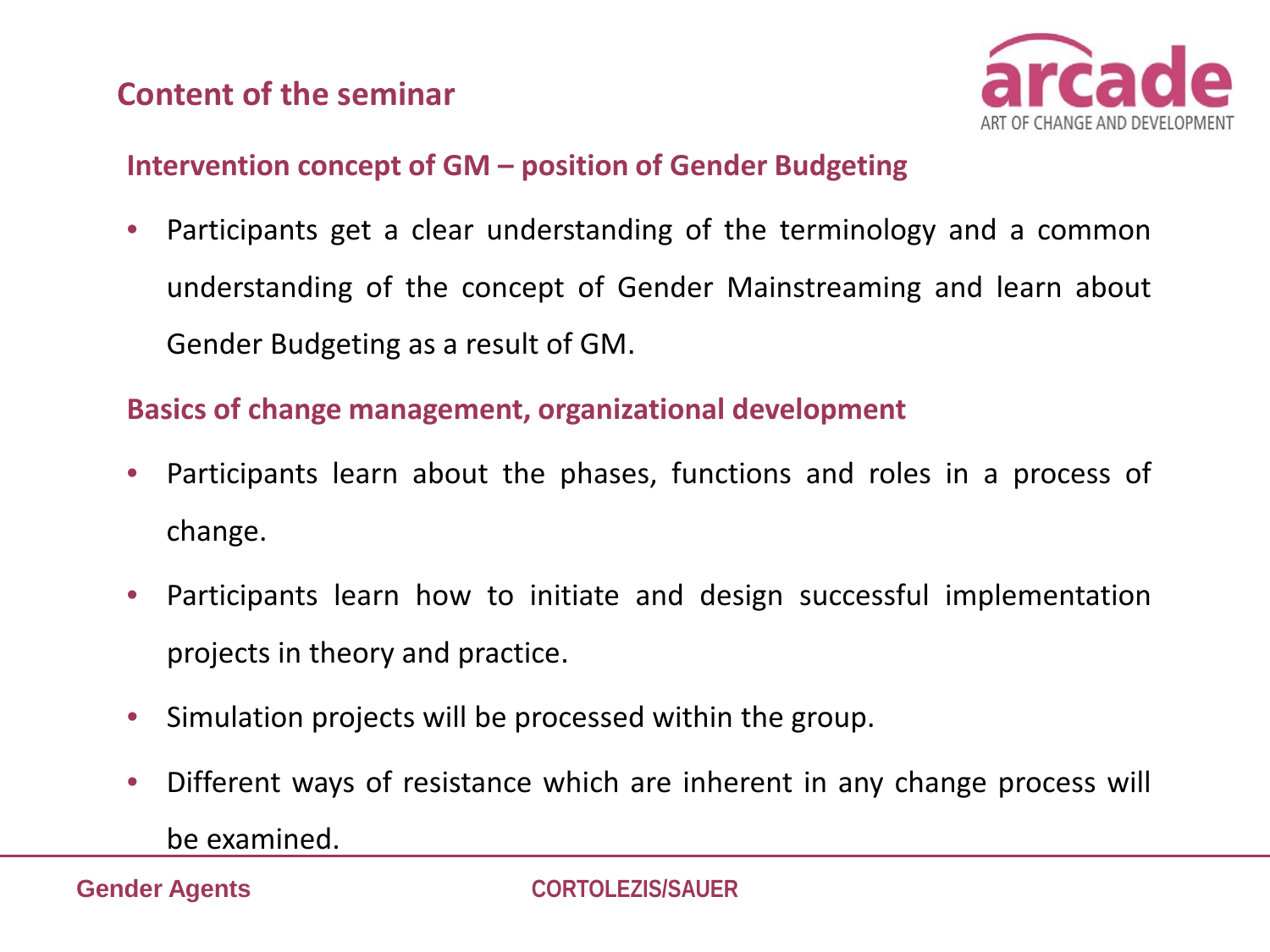

#### **Instruments for diagnosis, analysis, process design, monitoring**

• Participants learn about different instruments and procedures and how to use them in their daily work

#### **Role and function of Gender Agents**

• Participants learn how to define clear mandates, objectives and allocation of responsibilities.

#### **Gender-fair performance – internal and external**

• Participants deal with the power of images and language in context of equality and meet methods and procedures.

#### **GM in the legislature**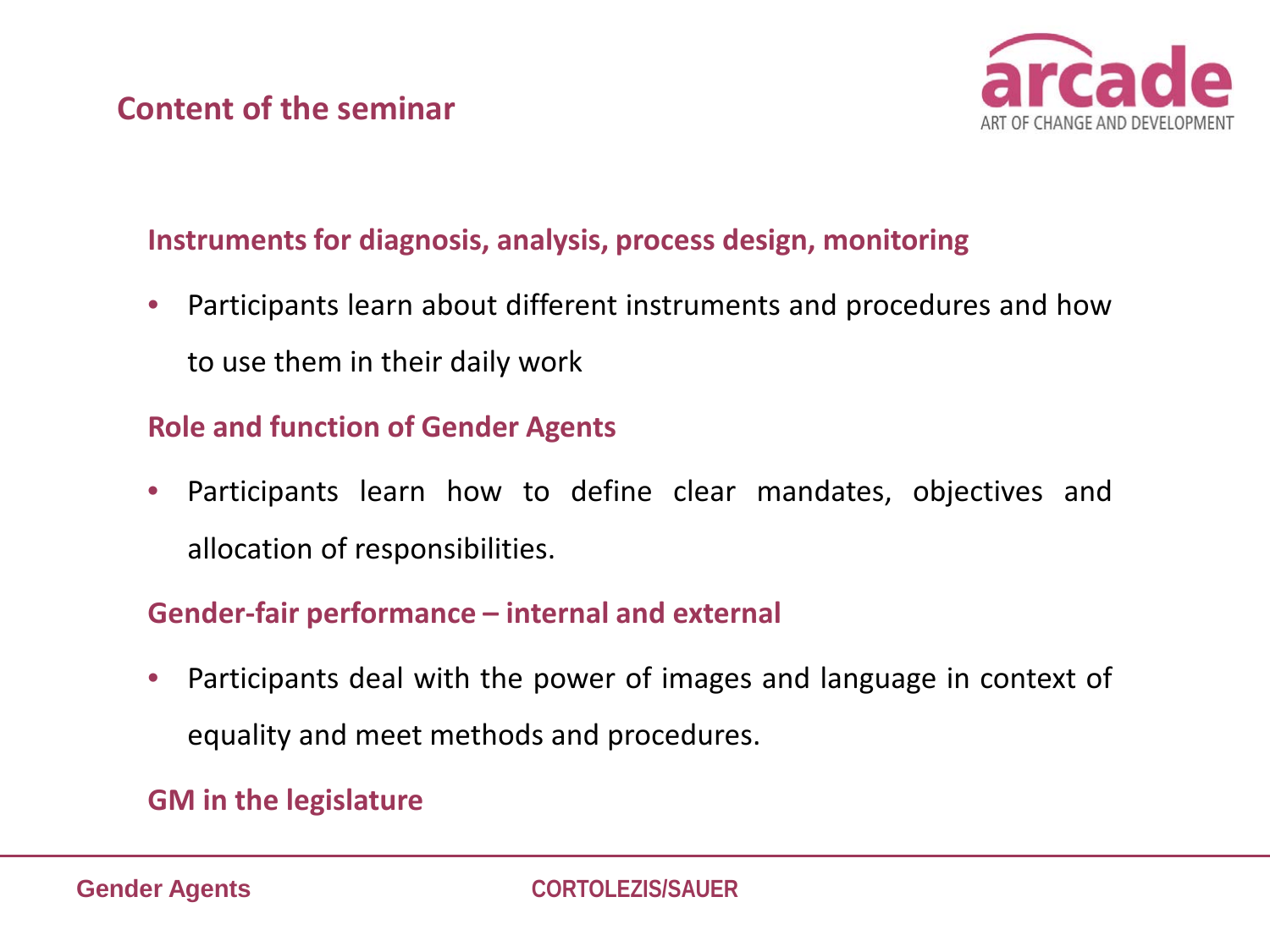#### **Gender Agents on political level**



Although these politicians have different views of life, from a gender perspective they saw the same problems. This created a real connection across party lines.

The fact that they had different ideologies and political strategies was not seen as an obstacle. Participants were held together by the assurance not to work against each other but to find different (political) ways to reach gender equality.

Furthermore, the participants recognized that in all political parties the same mechanisms and phenomena can be observed - just to a varying extent.

This gave the opportunity for all participants in political parties to introduce motions and/or legislation together and across all party lines.